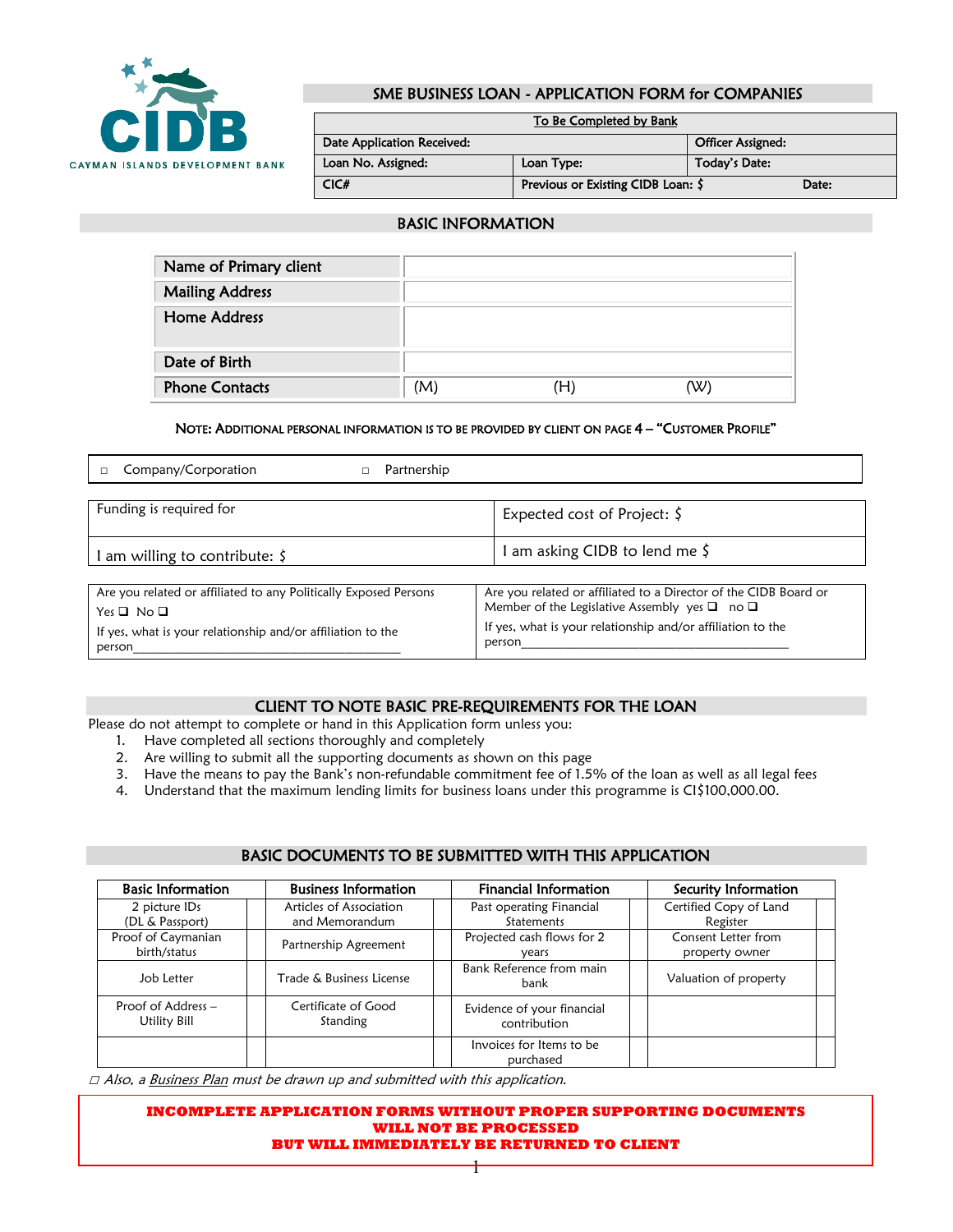### LOAN REQUEST

# Sources of financial contribution: Cash held in …………….account at ………………………………….Bank: \$................ Property located at Registration…………….Block………Parcel……..and valued at \$……………………….

Inventory/Stock in trade located at ………………………………………………and valued at \$...................

Other (give full details) ……………………………………………………………and valued at \$ …………….

#### BREAKDOWN OF LOAN

| Breakdown of the loan requested |              | Amount |
|---------------------------------|--------------|--------|
|                                 |              |        |
|                                 |              |        |
|                                 |              |        |
|                                 | <b>TOTAL</b> |        |

## INFORMATION ON COMPANY/CORPORATION OR PARTNERSHIP

| Registered Name of Company:                           |                                               |              |
|-------------------------------------------------------|-----------------------------------------------|--------------|
| Date of Registration of the Company:                  | Trade & Business License #:                   | Expiry Date: |
| Date of the Company's Resolution to borrow from CIDB: |                                               |              |
| Cheque Signing Authority on behalf of the Company:    |                                               |              |
| Person representing the Company on this application:  |                                               |              |
| Key Contact's Name:                                   | $\Box$ Mr. $\Box$ Mrs. $\Box$ Ms. $\Box$ Miss |              |
| Phone Contacts: (B)                                   | (M)<br>(H)                                    |              |
| Mailing Address of the Company: P.O. Box              |                                               |              |

Main Shareholders or Partners: their names and percentage ownership in the Business:

| Shareholders/Partners | % of Shares |
|-----------------------|-------------|
|                       |             |
| ⌒                     |             |
|                       |             |
|                       |             |
|                       | 100%        |

## INFORMATION ABOUT YOUR EXISTING BUSINESS

| Nature of the Business:                                                       |              |        |
|-------------------------------------------------------------------------------|--------------|--------|
| How long has the business been in operation?                                  |              |        |
| Where is the business located?                                                |              |        |
| How much can the business afford to pay back to CIDB monthly on this loan? \$ |              |        |
| What security can you offer for the loan?                                     |              |        |
| If property is offered as security, state the Registration Section:           | <b>Block</b> | Parcel |
| How much have you invested in the business to date? $\zeta$                   |              |        |
| What evidence can you provide to prove the above investment in the business?  |              |        |
| Give three (2) reasons why you believe this business will succeed?            |              |        |
|                                                                               |              |        |
|                                                                               |              |        |
|                                                                               |              |        |

Provide any Corporate or Business information that may be useful for the Bank to know when processing this loan application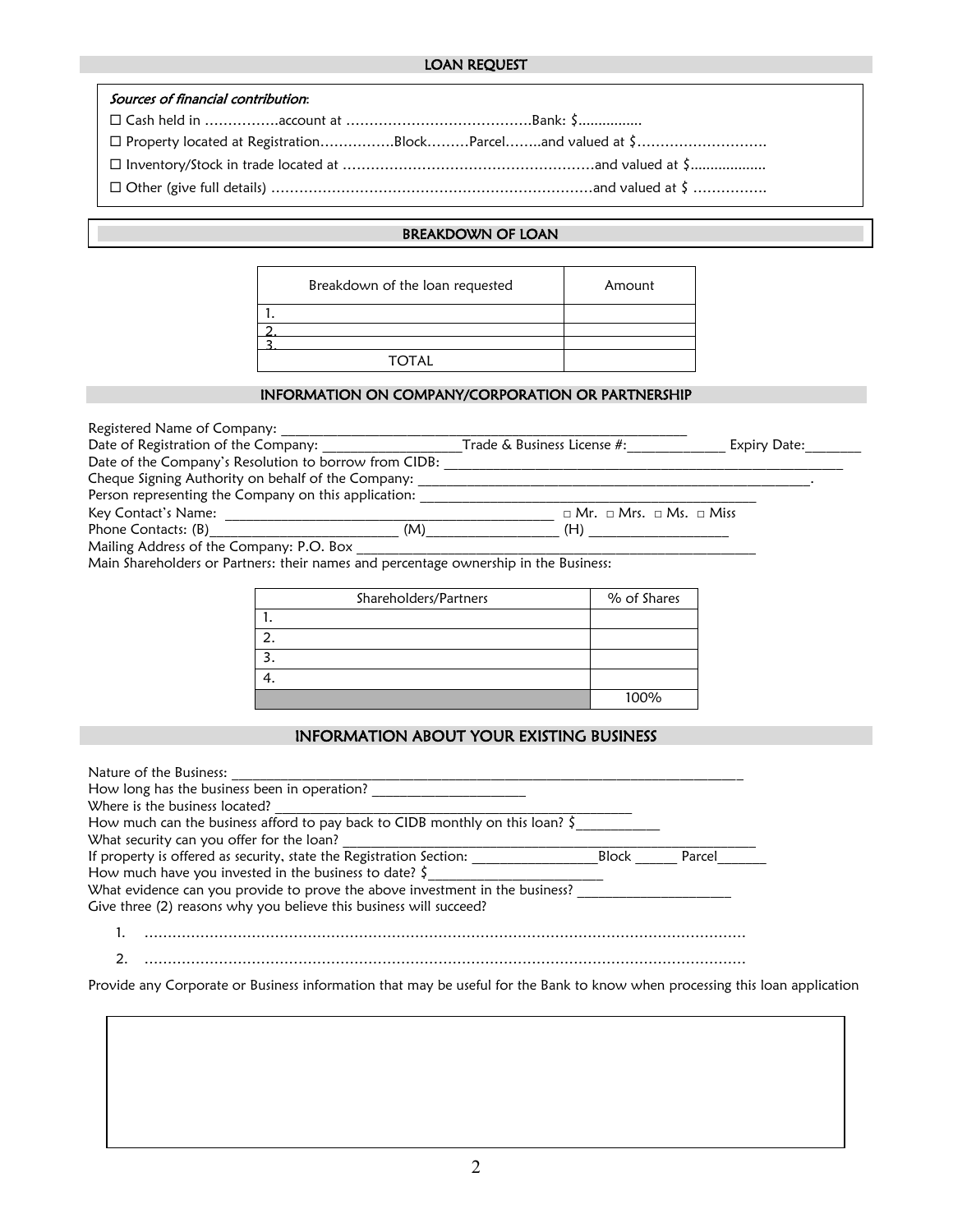## HIGHLIGHTS OF YOUR BUSINESS PLAN

|    | Borrower                      |  |
|----|-------------------------------|--|
|    | 2. The Business/Project       |  |
| 3. | Management                    |  |
| 4. | Marketing                     |  |
|    | 5. Technical Information      |  |
| 6. | Financial Information         |  |
| 7. | Social & Environmental Impact |  |

Refer to page 5 of this document for details on the above seven sections

# CREDIT INFORMATION AT OTHER INSTITUTIONS

| Financial Institution | Type of Account Held                                                    | Since | a/c # | <b>Balance S</b> |
|-----------------------|-------------------------------------------------------------------------|-------|-------|------------------|
|                       | $\Box$ Savings $\Box$ Chequing $\Box$ Loan $\Box$ CD $\Box$ Credit Card |       |       |                  |
|                       | $\Box$ Savings $\Box$ Chequing $\Box$ Loan $\Box$ CD $\Box$ Credit Card |       |       |                  |
|                       | $\Box$ Savings $\Box$ Chequing $\Box$ Loan $\Box$ CD $\Box$ Credit Card |       |       |                  |
|                       | $\Box$ Savings $\Box$ Chequing $\Box$ Loan $\Box$ CD $\Box$ Credit Card |       |       |                  |

 $\overline{a}$ I/We authorize you to obtain any information you may require relative to this loan application from any relevant source, and where necessary, I/We authorize my/our Bankers and Employer(s) to provide you with information relevant to this application.

Applicant:………………………… Date:…………. Co-Applicant: ………………………..Date:………………

#### Personal Income Statement for Applicant as at ………………………….

1

| Salary from the Business           |                             |                     | \$ |  |  |
|------------------------------------|-----------------------------|---------------------|----|--|--|
| Salary - part-time job             |                             |                     | \$ |  |  |
| Other income                       |                             | \$                  |    |  |  |
|                                    |                             | <b>TOTAL INCOME</b> |    |  |  |
|                                    |                             | Rent                | Ś  |  |  |
|                                    |                             | Food                |    |  |  |
|                                    | Living Expenses             | Electricity         | \$ |  |  |
|                                    |                             | Telephone           |    |  |  |
|                                    |                             | Water               |    |  |  |
|                                    |                             | Cable               |    |  |  |
|                                    | <b>Insurance Costs</b>      | Car                 |    |  |  |
| <b>EXPENSES</b>                    |                             | House               |    |  |  |
| (Combined for<br>Applicant &       |                             | Life                |    |  |  |
| Family)                            |                             | Car                 |    |  |  |
|                                    |                             | Education           | \$ |  |  |
|                                    | Loan Payments               | Personal            |    |  |  |
|                                    |                             | <b>Business</b>     |    |  |  |
|                                    | <b>Credit Card Payments</b> |                     | \$ |  |  |
|                                    | Transportation              |                     | \$ |  |  |
|                                    | Other Expenses              |                     | \$ |  |  |
|                                    | <b>TOTAL EXPENSES</b>       |                     |    |  |  |
| <b>SURPLUS (INCOME - EXPENSES)</b> |                             |                     |    |  |  |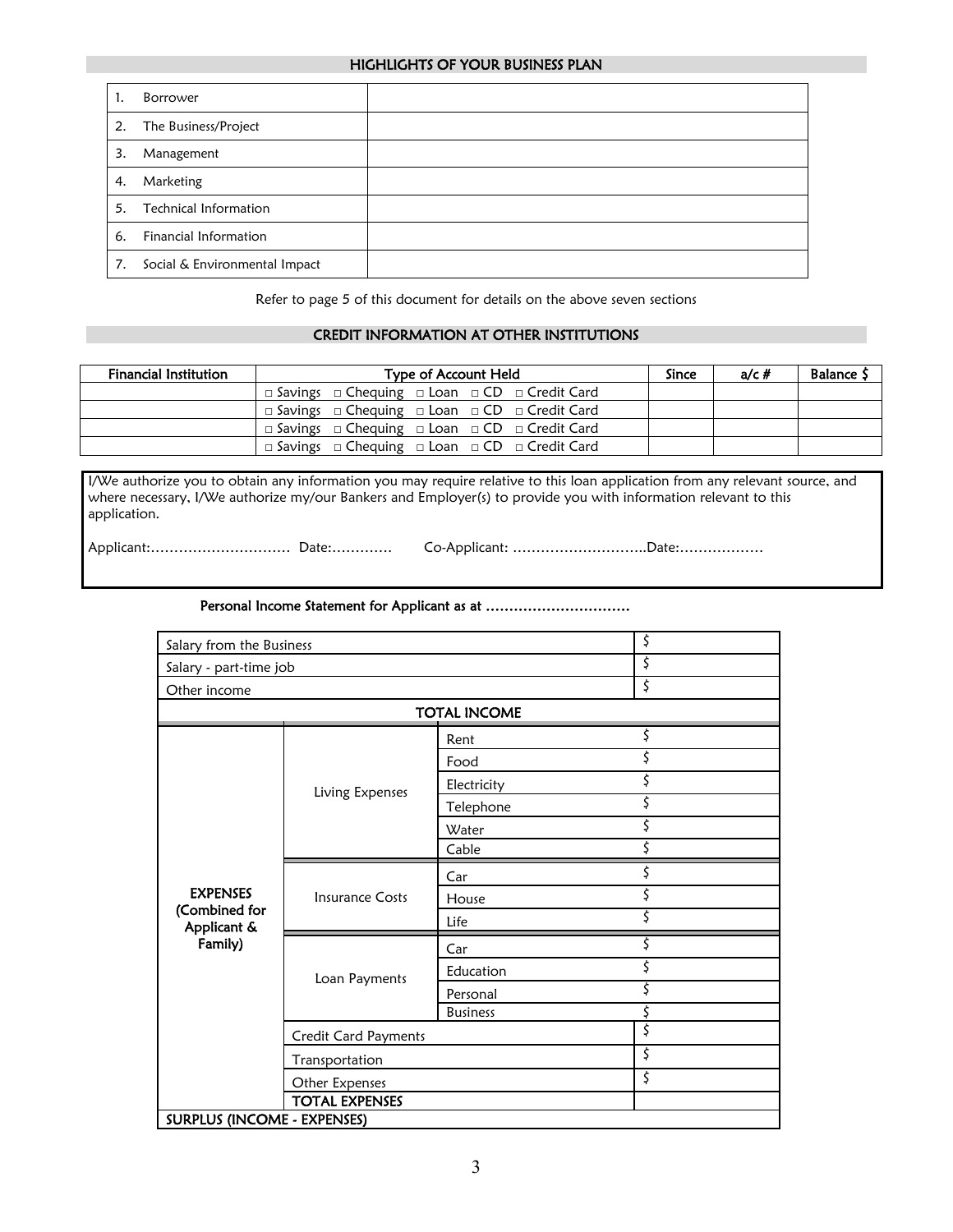# Balance Sheet for the Business as at ………………………….

| <b>ASSETS</b> |                           |  |  | LIABILITIES & SHAREHOLDERS EQUITY |                                    |  |
|---------------|---------------------------|--|--|-----------------------------------|------------------------------------|--|
|               | Cash in Bank #1           |  |  |                                   | Bank overdraft #1                  |  |
|               | Investments               |  |  |                                   | Bank overdraft #2                  |  |
|               | Inventory/Stock           |  |  | Current                           | Accounts payable                   |  |
| Current       | Accounts Receivable       |  |  | <b>Liabilities</b>                | Short-term loan                    |  |
|               | Other                     |  |  |                                   | Other                              |  |
|               | Total - Current Assets    |  |  |                                   | Total - Current Liabilities        |  |
|               | Office Equipment          |  |  |                                   | Long-term loan#1                   |  |
|               | Leasehold Improvements    |  |  |                                   | Long-term loan $#2$                |  |
| Fixed         | Fixtures & Fittings       |  |  |                                   | Home Mortgage                      |  |
|               | Vehicle                   |  |  |                                   | Personal loan                      |  |
|               | <b>Real Estate</b>        |  |  | <b>TOTAL LIABILITIES</b>          |                                    |  |
|               | <b>Total Fixed Assets</b> |  |  | Net Worth                         |                                    |  |
|               | <b>TOTAL ASSETS</b>       |  |  |                                   | LIABILITIES & SHAREHOLDERS' EQUITY |  |

### Summary Statement of Income & Expenses for the Business for the past three years

|                           | Sales -                         |  |  |
|---------------------------|---------------------------------|--|--|
| <b>INCOME</b>             | Other Income                    |  |  |
|                           | <b>Total Income</b>             |  |  |
| <b>OPERATING EXPENSES</b> | Rent/Lease payments             |  |  |
|                           | <b>Salaries</b>                 |  |  |
|                           | Administrative Expenses         |  |  |
|                           | <b>Utilities</b>                |  |  |
|                           | Repayment of existing debt      |  |  |
|                           | <b>Total Operating Expenses</b> |  |  |
| Surplus/Deficit           |                                 |  |  |

#### Cash Flow Projections for the Business for

|                                                             | <b>ITEMS</b>               | <b>FIRST</b> | NEXT      | <b>FOLLOWING</b> |
|-------------------------------------------------------------|----------------------------|--------------|-----------|------------------|
|                                                             |                            | 12 MONTHS    | 12 MONTHS | 12 MONTHS        |
| <b>CASH</b><br><b>INFLOWS</b>                               | CIDB Loan                  |              |           |                  |
|                                                             | Your contribution          |              |           |                  |
|                                                             | <b>Expected Sales</b>      |              |           |                  |
| (A)                                                         | Other Income               |              |           |                  |
|                                                             | <b>TOTAL INFLOWS</b>       |              |           |                  |
| <b>CASH</b><br><b>OUTFLOWS</b><br>(B)                       | Capital Expenses           |              |           |                  |
|                                                             | Salaries                   |              |           |                  |
|                                                             | Administrative Expenses    |              |           |                  |
|                                                             | <b>Utilities</b>           |              |           |                  |
|                                                             | Repayment of existing debt |              |           |                  |
|                                                             | <b>TOTAL OUTFLOWS</b>      |              |           |                  |
| NET CASH FLOW (A-B)<br>(Total Inflows minus Total Outflows) |                            |              |           |                  |
|                                                             |                            |              |           |                  |

#### DECLARATION

I/We hereby confirm that all the foregoing information provided on this loan application is true and correct and have been made by me/us knowing that this information will be used by the Cayman Islands Development Bank (CIDB) in consideration of the loan.

I/We also undertake to notify the CIDB immediately of any situation(s), or event that may change my/our circumstances and which may affect this application or the loan if granted.

I/We understand too that are charges to be applied in connection with this loan. I/We have been notified of these charges and have no objections to them.

4

| 04/21/2020 |  |
|------------|--|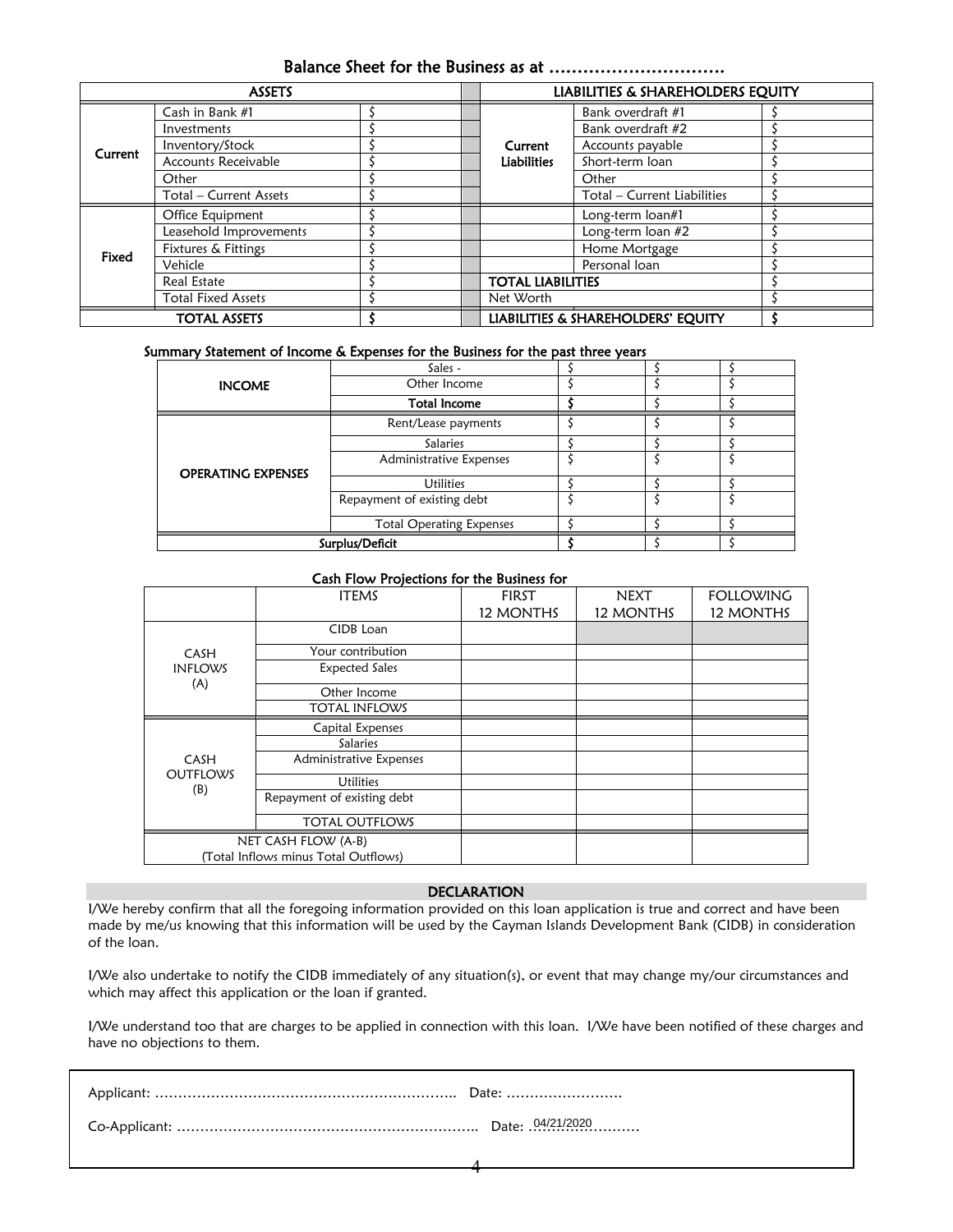|                                                                                                                                    | CAYMAN ISLANDS DEVELOPMENT BANK |    | <b>Customer Identification Code</b> |  |  |  |
|------------------------------------------------------------------------------------------------------------------------------------|---------------------------------|----|-------------------------------------|--|--|--|
| <b>Customer Profile</b><br>TO BE SUPPORTED BY (A) CERTIFIED COPY OF DRIVER'S LICENSE & (B) CERTIFIED COPY OF PASSPORT PICTURE PAGE |                                 |    |                                     |  |  |  |
|                                                                                                                                    |                                 |    |                                     |  |  |  |
| Cender Marital Status Marital Status Marital Status Marital Status Muslem Marital Status Muslem Marital Status                     |                                 |    |                                     |  |  |  |
|                                                                                                                                    |                                 |    |                                     |  |  |  |
|                                                                                                                                    |                                 |    |                                     |  |  |  |
|                                                                                                                                    |                                 |    |                                     |  |  |  |
|                                                                                                                                    |                                 |    |                                     |  |  |  |
| <b>Mailing Address:</b>                                                                                                            |                                 |    | Residential Address:                |  |  |  |
|                                                                                                                                    |                                 |    |                                     |  |  |  |
|                                                                                                                                    |                                 |    |                                     |  |  |  |
|                                                                                                                                    |                                 |    |                                     |  |  |  |
|                                                                                                                                    |                                 |    |                                     |  |  |  |
|                                                                                                                                    |                                 |    |                                     |  |  |  |
| <b>Emergency Contact or Next of Kin</b>                                                                                            |                                 |    | Name Name Name Nelationship Email   |  |  |  |
|                                                                                                                                    |                                 |    |                                     |  |  |  |
|                                                                                                                                    |                                 |    |                                     |  |  |  |
| Client Specimen Signature (please sign in box)                                                                                     |                                 |    |                                     |  |  |  |
|                                                                                                                                    |                                 |    |                                     |  |  |  |
|                                                                                                                                    |                                 |    |                                     |  |  |  |
| (FOR CIDB USE ONLY)<br>Date                                                                                                        |                                 |    |                                     |  |  |  |
|                                                                                                                                    | Data<br>Received                | By |                                     |  |  |  |
|                                                                                                                                    | Inputted                        |    |                                     |  |  |  |
|                                                                                                                                    | Verified                        |    |                                     |  |  |  |
| 5                                                                                                                                  |                                 |    |                                     |  |  |  |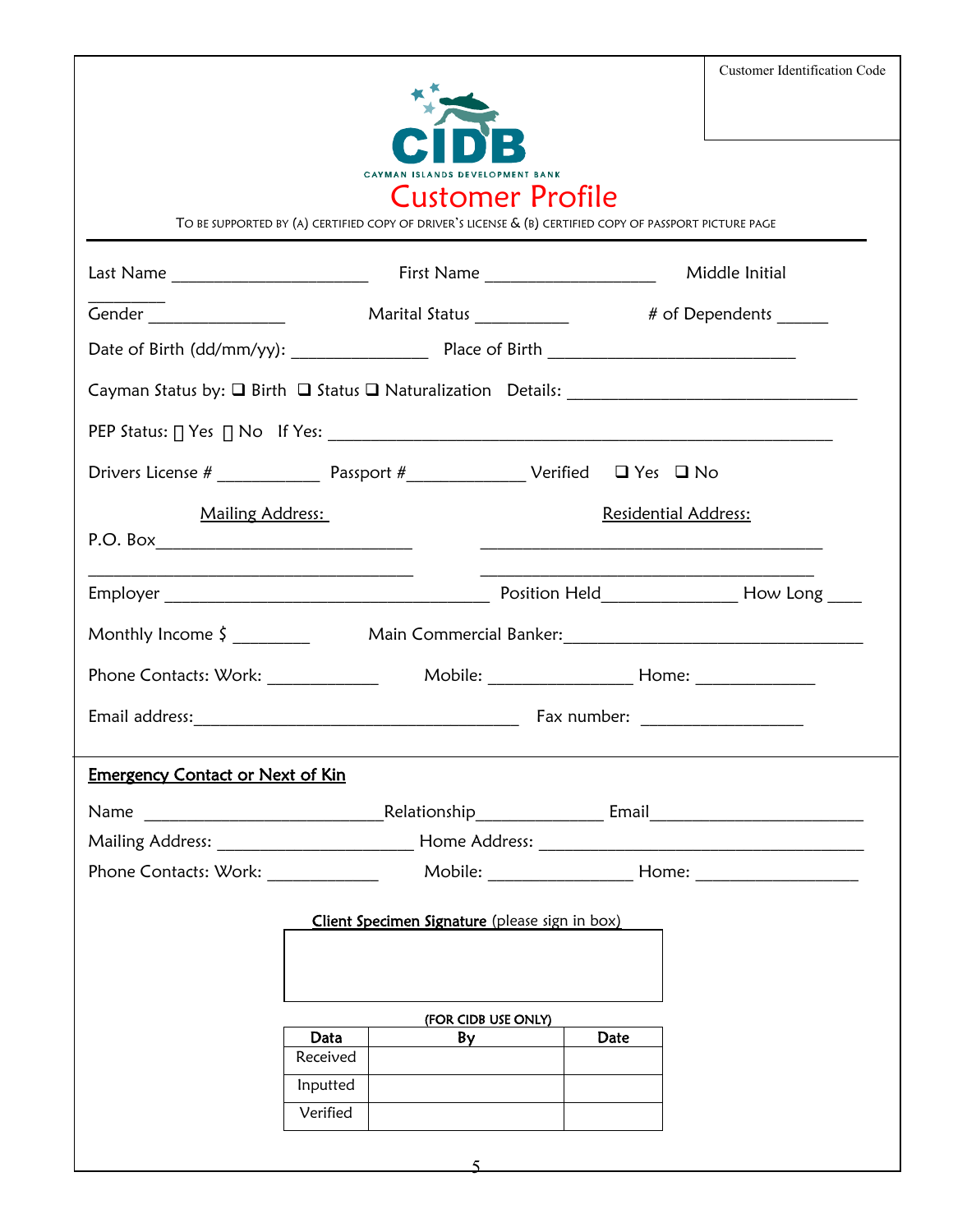# A current valuation/appraisal of the property (not exceeding 1 year) to be purchased from the following list of Cayman Islands Development Bank approved valuators

- JEC Property Management
- DDL Studio<br>• BCOS Limite
- BCQS Limited
- Charterland
- Andrews Key Ltd<br>• Ouavside Surveyc
- Quayside Surveyors
- Bould Consulting Ltd
- Mark Knowlton (Cayman Brac Properties)
- Moses Kirkconnell (land only Cayman Brac)